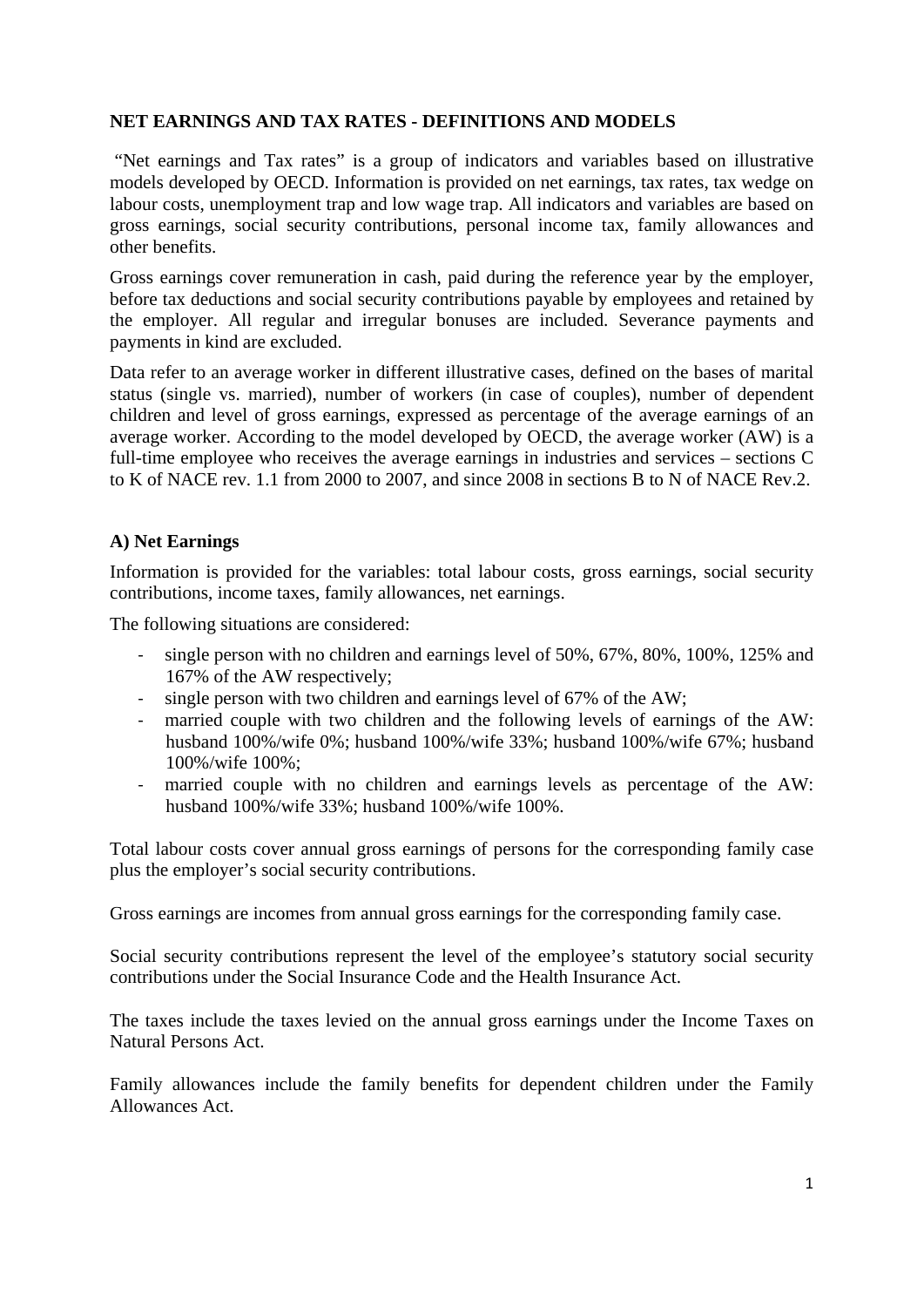Net earnings are the annual net incomes for the corresponding family case, calculated from the gross earnings by deducting employees' social security contributions and personal income taxes, and adding family allowances (if applicable).

#### **B) Average Tax Rate (ATR)**

The tax rate is defined as the income tax on gross earnings plus the employee's social security contributions less family allowances, expressed as a percentage of gross wage earnings.

 $ATR = ((T + SSC - FA) / GE)*100$ or **ATR = (1 - (NE / GE))\*100**

**Taxes (T)** - income taxes on gross annual earnings; **Social security contributions (SSC) -** employees' social security contributions; **Family allowances (FA)** - family benefits for dependent children; **Gross earnings (GE)** - gross annual earnings; **Net earnings (NE)** - net annual earnings for the corresponding family case.

The situations considered are identical with these for net earnings.

## **C) Tax Wedge on Labour Costs (TWLC)**

The tax wedge on labour costs is defined as income tax on gross wage earnings plus employee's and employer's social security contributions, expressed as a percentage of the total labour costs.

The total labour costs are defined as the total from the gross earnings plus employer's social security contributions plus payroll taxes, paid by the employer (not applicable in Bulgaria).

The tax wedge on labour costs is calculated only for single person without children and level of earnings 67% of the AW.

**TWLC** =  $100^*$  (T + SSC + SSCe) / (GE + SSCe + Tp)

**T** - personal income tax; **SSC** - employee's social security contributions; **SSCe** - employer's social security contributions; **Gross earnings (GE)** - gross earnings; **Tp** - payroll taxes paid on behalf of employer (not applicable in Bulgaria).

### **D) Unemployment Trap (UT)**

The unemployment trap measures the percentage of gross earnings which is taxed away by the combined effect of the levied taxes and social contributions and the withdrawal of unemployment, and other benefits, when an unemployed person returns to employment.